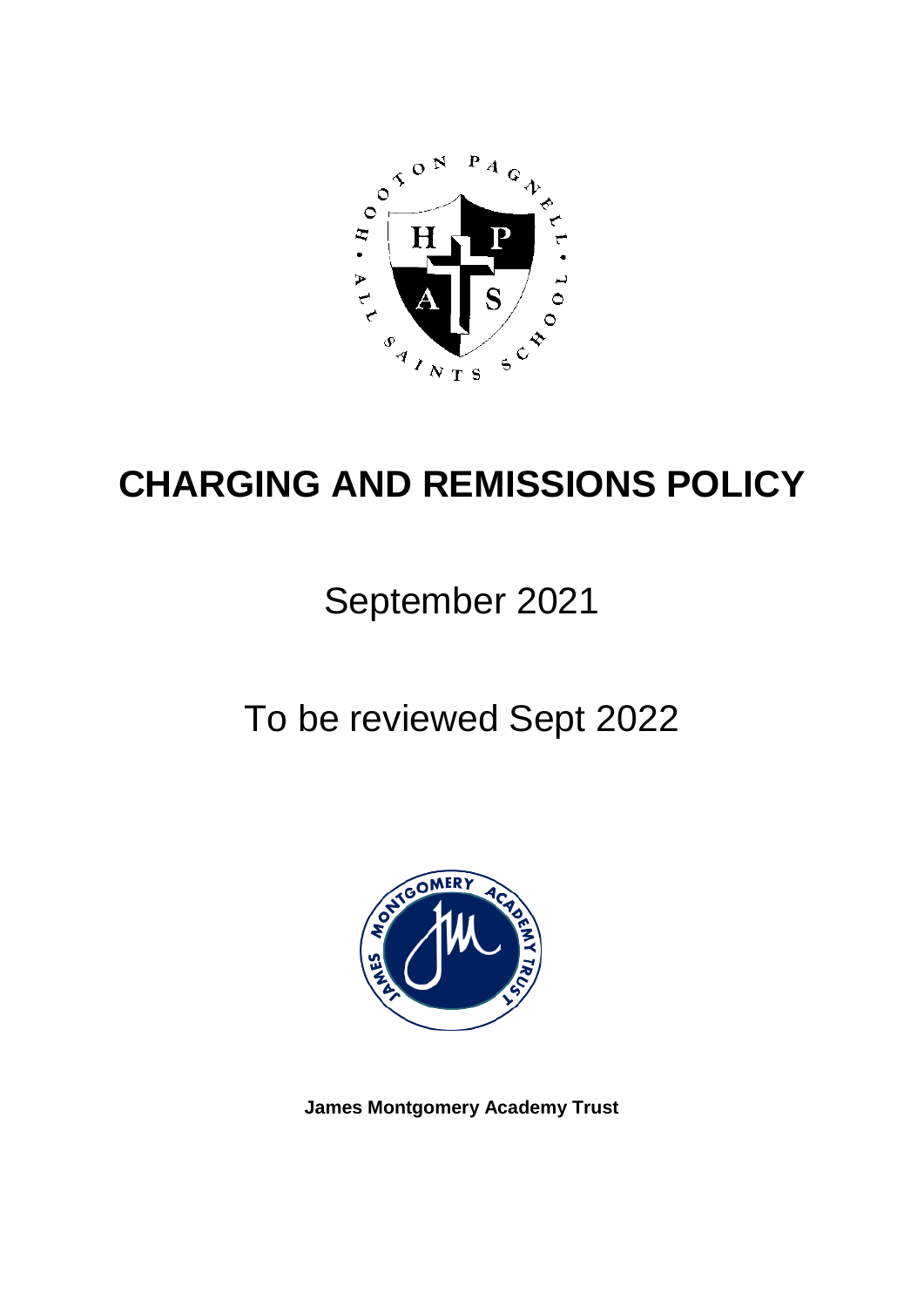### **Statement of intent**

James Montgomery Academy Trust is committed to ensuring equal opportunities for all pupils, regardless of financial circumstances, and has established the following policy and procedures to ensure that no child is discriminated against by our offering of school trips, activities and educational extras.

In addition, we are committed to adhering to legal requirements regarding charging for school activities, and meeting all statutory guidance provided by the DfE.

We promise:

- Not to charge for education provided during school hours.
- To inform parents on low incomes and in receipt of relevant benefits of the support available to them when asking for contributions.

#### **Legal framework**

This policy will have consideration for, and be compliant with, the following legislation and statutory guidance:

- Education Act 1996
- The Charges for Music Tuition (England) Regulations 2007
- The Education (Prescribed Public Examinations) (England) Regulations 2010
- DfE (2014) 'Charging for School Activities'
- DfE (2019) 'Governance Handbook'
- [Academies only] 'Our Funding Agreement'

#### **School meals**

A charge is made for pupils not entitled to free school meals under the Universal Free School Meal plan introduced in 2010 for school meals.

### **Charging for education**

We will not charge parents for:

- Admission applications.
- Education provided during school hours.
- Education provided outside school hours if it is part of the national curriculum, part of a syllabus for a prescribed public examination that the pupil is being prepared for by the school, or part of religious education.
- Instrumental or vocal tuition, unless provided at the request of the pupil's parents.
- Entry for a prescribed public examination, if the pupil has been prepared for it at the school.
- Examination re-sits, if the pupil is being prepared for the re-sits at the school.

We may charge parents for the following:

Materials, books, instruments or equipment, e.g. for baking, external tuition etc.

[Music and vocational tuition \(in certain circumstances\)](#page-2-0)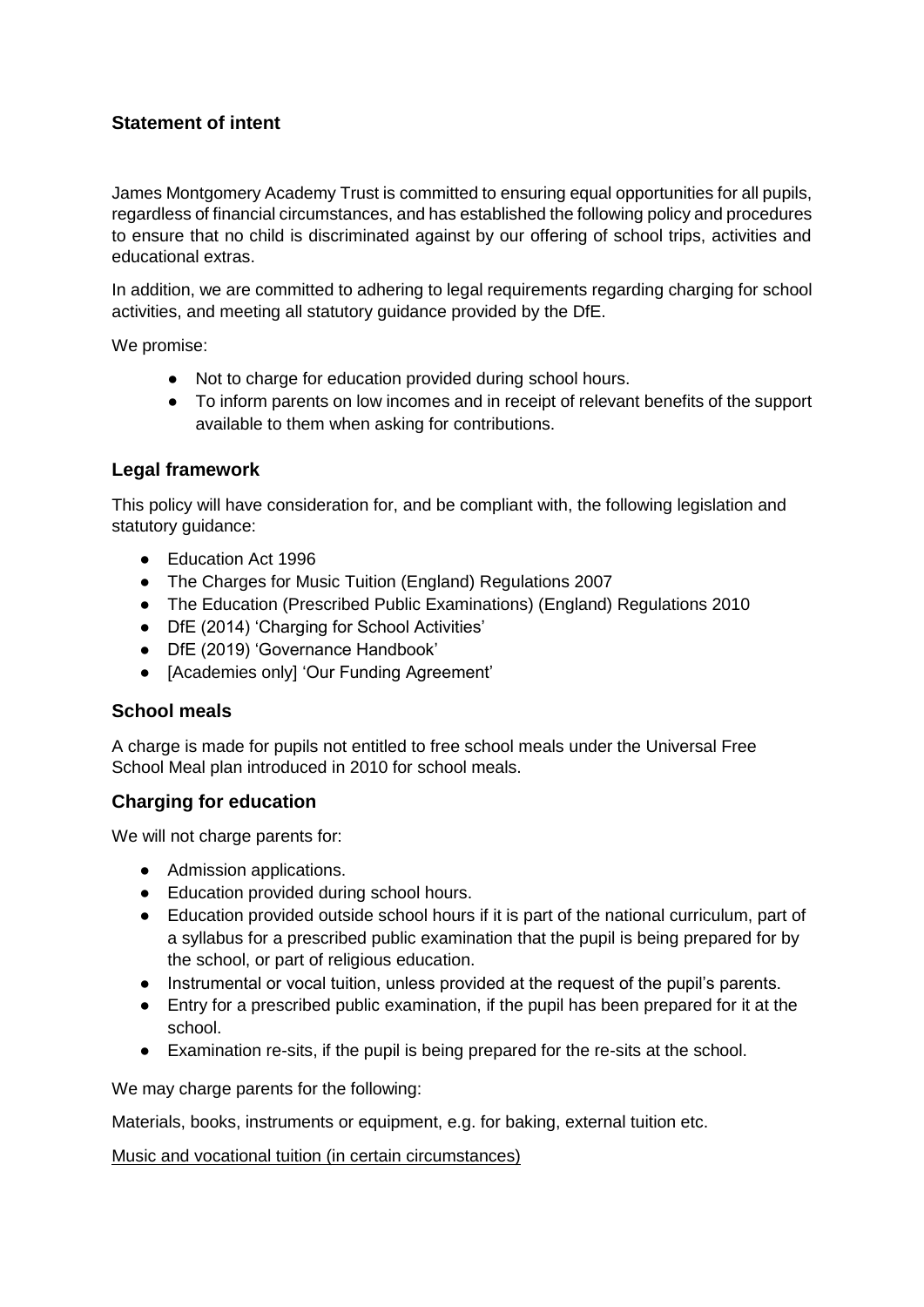## **Optional extras**

We may charge parents for the following optional extras:

- Education provided outside of school time that is not:
	- o Part of the national curriculum.
	- $\circ$  Part of a syllabus for a prescribed public examination that the pupil is being prepared for at the school.
	- o Religious education.
- Transport, other than that arranged by the LA for the pupil to be provided with education
- Board and lodging for a pupil on a residential visit

When calculating the cost of optional extras, the school will only take into account the following:

- Materials, books, instruments or equipment provided in relation to the optional extra
- The cost of buildings and accommodation
- The employment of non-teaching staff
- The cost of teaching staff (including teaching assistants) under contracts for services purely to provide an optional extra
- The cost, or an appropriate proportion of the costs, for teaching staff employed to provide vocal tuition or tuition in playing a musical instrument

The school will not charge in excess of the actual cost of providing the optional extra divided by the number of participating pupils. We will not charge a subsidy for any pupils wishing to participate but whose parents are unwilling or unable to pay the full charge. If a proportion of the activity takes place during school hours, we will not charge for the cost of alternative provision for those not participating.

Participation in any optional activity will be on the basis of parental choice and a willingness to meet the charges. Therefore, parental agreement is a pre-requisite for the provision of an optional extra.

#### **Voluntary contributions**

We may, from time-to-time, ask for voluntary contributions towards the benefit of the school or school activities. If an activity cannot be funded without voluntary contributions, we will make this clear to parents at the outset. We will also make it clear that there is no obligation for parents to make a contribution, and notify parents whether assistance is available.

No child will be excluded from an activity simply because their parents are unwilling or unable to pay. If a parent is unwilling or unable to pay, their child will still be given an equal opportunity to take part in the activity. If insufficient voluntary contributions are raised to fund an activity, and the school cannot fund it via another source, the activity will be cancelled.

We will strive to ensure that parents do not feel pressurised into making voluntary contributions.

#### <span id="page-2-0"></span>**Music tuition**

Music tuition is the only exception to the rule that all education provided during school hours must be free. The Charges for Music Tuition (England) Regulations 2007 allow for charges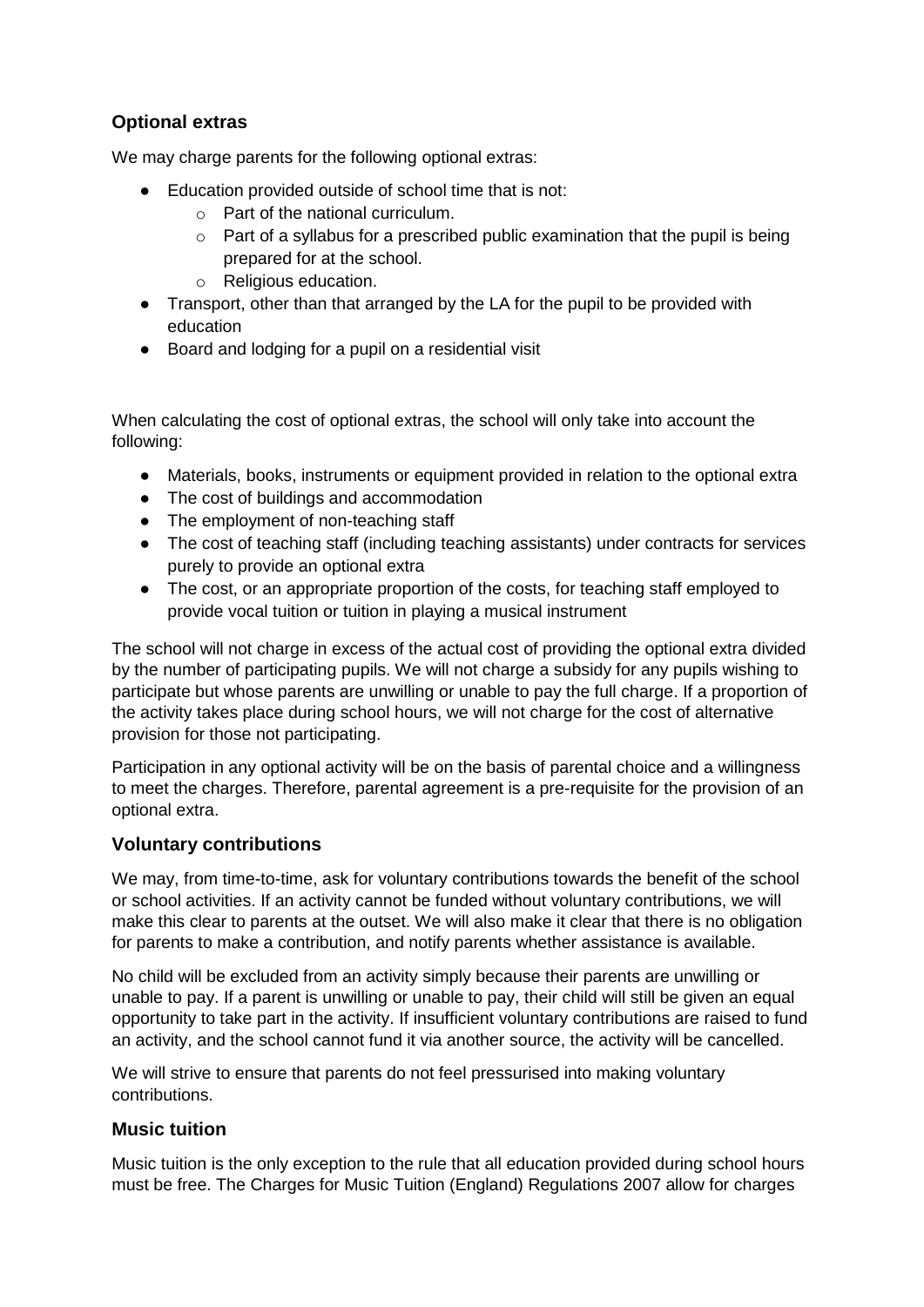to be made for vocal or instrumental tuition provided either individually or to groups of any size – provided that the tuition is at the request of the pupil's parents.

The charges will not exceed the cost of the provision, including the cost of the staff providing the tuition.

#### **Transport**

We will not charge for:

- Transporting registered pupils to or from the school premises, where the LA has a statutory obligation to provide the transport.
- Transporting registered pupils to other premises where the governing body or LA has arranged for pupils to be educated.
- Transporting pupils to meet an examination requirement when they have been prepared for the examination at the school.
- Transport provided for an educational visit.

#### **Residential visits**

We will not charge for:

- Education provided on any visit that takes place during school hours.
- Education provided on any visit that takes place outside school hours if it is part of the national curriculum, part of a syllabus for a prescribed public examination that the pupil is being prepared for at the school, or part of religious education.
- Supply teachers to cover for teachers accompanying pupils on visits.

We may charge for board and lodging – but the charge will not exceed the actual cost.

#### **Education partly during school hours**

If 50 percent or more of the time spent on an activity occurs during school hours (including time spent travelling if the travel occurs during school hours), it is deemed to take place during school hours and no charge will be made.

If less than 50 percent of the time spent on an activity occurs during school hours, it is deemed to have taken place outside school hours and we may charge for the activity; however, we will not charge if the activity is part of the national curriculum, part of a syllabus for a prescribed public examination that the pupil is being prepared for at the school, or part of religious education.

Residential visits: If the number of school sessions covered by the visit is equal to or greater than 50 percent of the number of half days (any period of 12 hours ending with noon or midnight on any day) spent on the visit, we will not charge for the activity.

The remission of charges for board and lodging payments is the responsibility of the school. These costs will be borne by our contingency funds.

Any charges for extended day services will be optional.

#### **Damaged or lost items**

The school may charge parents for the cost of replacing items broken, damaged or lost due to their child's behaviour. Parents will not be taken to court for failure to pay such costs.